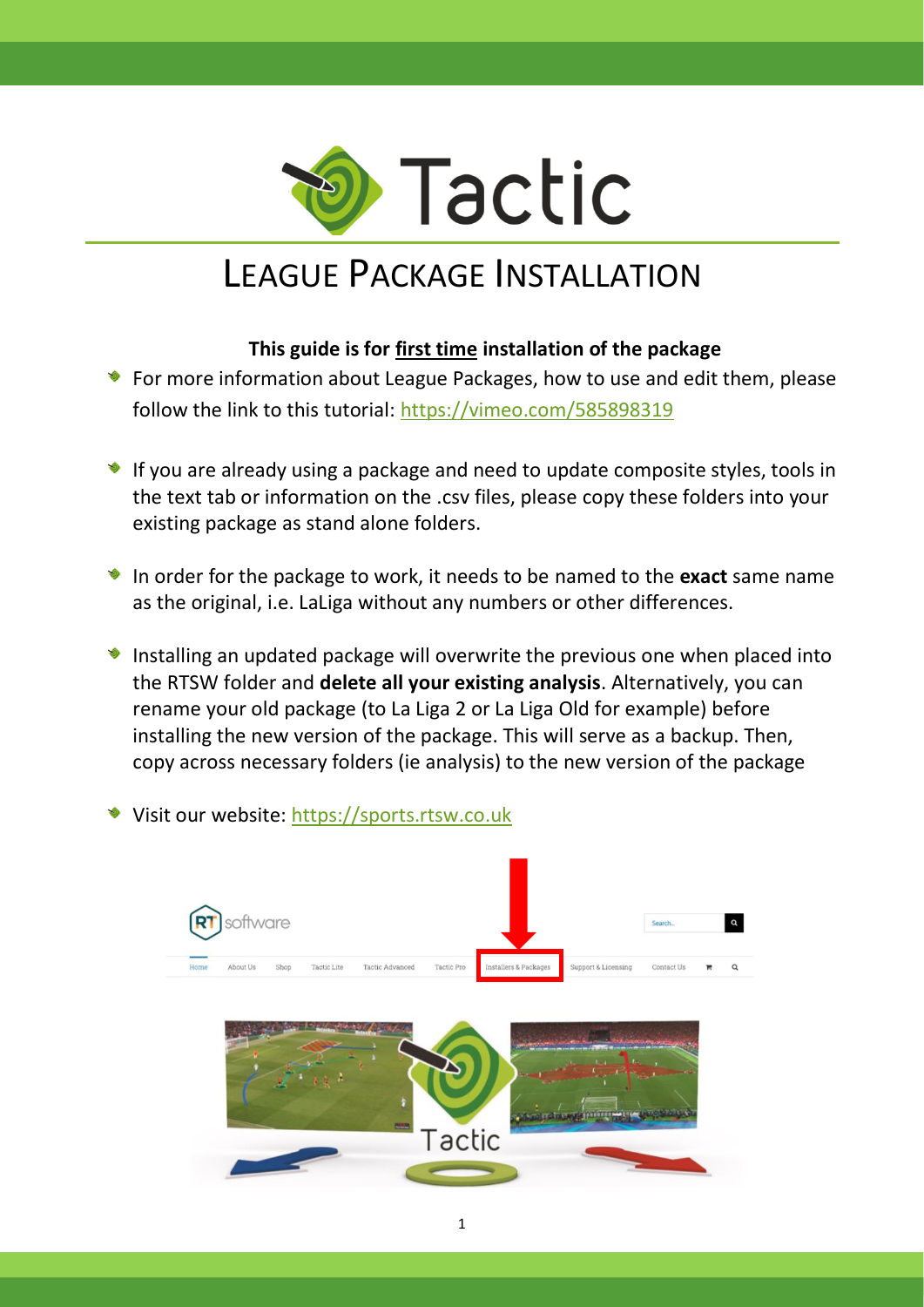Click on Installers & Packages

| software                                | Q<br>Search                                               |                                            |  |  |  |  |  |  |  |  |
|-----------------------------------------|-----------------------------------------------------------|--------------------------------------------|--|--|--|--|--|--|--|--|
|                                         |                                                           |                                            |  |  |  |  |  |  |  |  |
| Tactic Lite Licences<br>Home<br>Shop    | Tactic Advanced Licences<br>Tactic Pro Licences<br>Q<br>× |                                            |  |  |  |  |  |  |  |  |
| <b>Installers &amp; Packages</b>        |                                                           |                                            |  |  |  |  |  |  |  |  |
|                                         |                                                           |                                            |  |  |  |  |  |  |  |  |
| Download Software                       | Download Software                                         | Download Software<br>TACTIC LITE - WINDOWS |  |  |  |  |  |  |  |  |
| <b>TACTIC PRO - WINDOWS</b>             | <b>TACTIC ADVANCED - WINDOWS</b>                          |                                            |  |  |  |  |  |  |  |  |
| <b>E</b> TACTIC PRO FOR MAC OS          | TACTIC ADVANCED FOR MAC OS                                | <b>S</b> TACTIC LITE FOR MAC OS            |  |  |  |  |  |  |  |  |
|                                         |                                                           |                                            |  |  |  |  |  |  |  |  |
|                                         |                                                           |                                            |  |  |  |  |  |  |  |  |
|                                         | FREE 30 DAY LICENCE                                       |                                            |  |  |  |  |  |  |  |  |
|                                         |                                                           |                                            |  |  |  |  |  |  |  |  |
|                                         | <b>League Packages</b>                                    |                                            |  |  |  |  |  |  |  |  |
| Download Package                        | Download Package                                          | Download Package                           |  |  |  |  |  |  |  |  |
| <b>6 CAMPEONATO BRASILEIRO SERIE A</b>  | <b>E LA LIGA</b>                                          | <b><sup>®</sup></b> PREMIER LEAGUE         |  |  |  |  |  |  |  |  |
| <b>6 ISRAELI PREMIER LEAGUE</b>         | <b>E</b> CHAMPIONSHIP                                     | <b>@ MLS 2022</b>                          |  |  |  |  |  |  |  |  |
| ® NWSL                                  | <b>E UEFA CHAMPIONS LEAGUE</b>                            | <b>E TURKISH SÜPER LIG</b>                 |  |  |  |  |  |  |  |  |
| <b>E UAE PRO LEAGUE</b>                 | <b>E RUSSIAN PREMIER LIGA</b>                             | <b>E RUSSIAN PREMIER LIGA</b>              |  |  |  |  |  |  |  |  |
| <b><sup>4</sup> CYPRIOT A KATIGORIA</b> | <b>E</b> AUSTRALIA A-LEAGUE                               | <b>E</b> RUSSIAN FNL                       |  |  |  |  |  |  |  |  |

- **Click on your chosen package**
- **It will be downloaded as a zipped package**



- Click to unzip the package
- Drag the folder into the RTSW Folder and then into Tactic Pro, Advanced or Lite  $\bullet$ Folder

| $\bullet\bullet\bullet$ | <b>RTSW</b>        | 88<br>三 | $\square$<br>닢 | $\frac{000}{000}$<br>rħ<br>$\checkmark$ | $(\cdots)$ $\vee$       | Q Search |           |
|-------------------------|--------------------|---------|----------------|-----------------------------------------|-------------------------|----------|-----------|
| Favourites              | Name               |         |                |                                         | Date Modified           | Size     | Kind      |
| AirDrop                 | $\sum$ Cache       |         |                |                                         | 21 Apr 2021 at 6:08 pm  |          | -- Folder |
| <b>O</b> Recents        | $\sum$ Clips       |         |                |                                         | 12 Jul 2021 at 10:19 am |          | -- Folder |
| A Applicatio            | $\sum$ docs        |         |                |                                         | 15 Jan 2021 at 4:05 pm  |          | -- Folder |
|                         | $\sum$ Fonts       |         |                |                                         | 29 Dec 2020 at 10:19 am |          | -- Folder |
| $\Box$ Desktop          | $\sum$ Layoff      |         |                |                                         | 16 Jul 2021 at 4:23 pm  |          | -- Folder |
| Documents               | $\sum$ screenshots |         |                |                                         | 30 Jun 2021 at 4:19 pm  |          | -- Folder |
| <b>4</b> Downloads      | $\sum$ skins       |         |                |                                         | 5 Jan 2021 at 10:57 am  |          | -- Folder |
|                         | $\sum$ Stamps      |         |                |                                         | Today at 9:34 am        |          | -- Folder |
| Creative                | > TacticAdv        |         |                |                                         | Today at 12:09 pm       |          | -- Folder |
|                         | $\sum$ TacticLite  |         |                |                                         | 28 Jan 2021 at 4:43 pm  |          | -- Folder |
| Tags                    | $\sum$ Tactic Pro  |         |                |                                         | Yesterday at 3:59 pm    |          | -- Folder |
| Nollow                  |                    |         |                |                                         |                         |          |           |